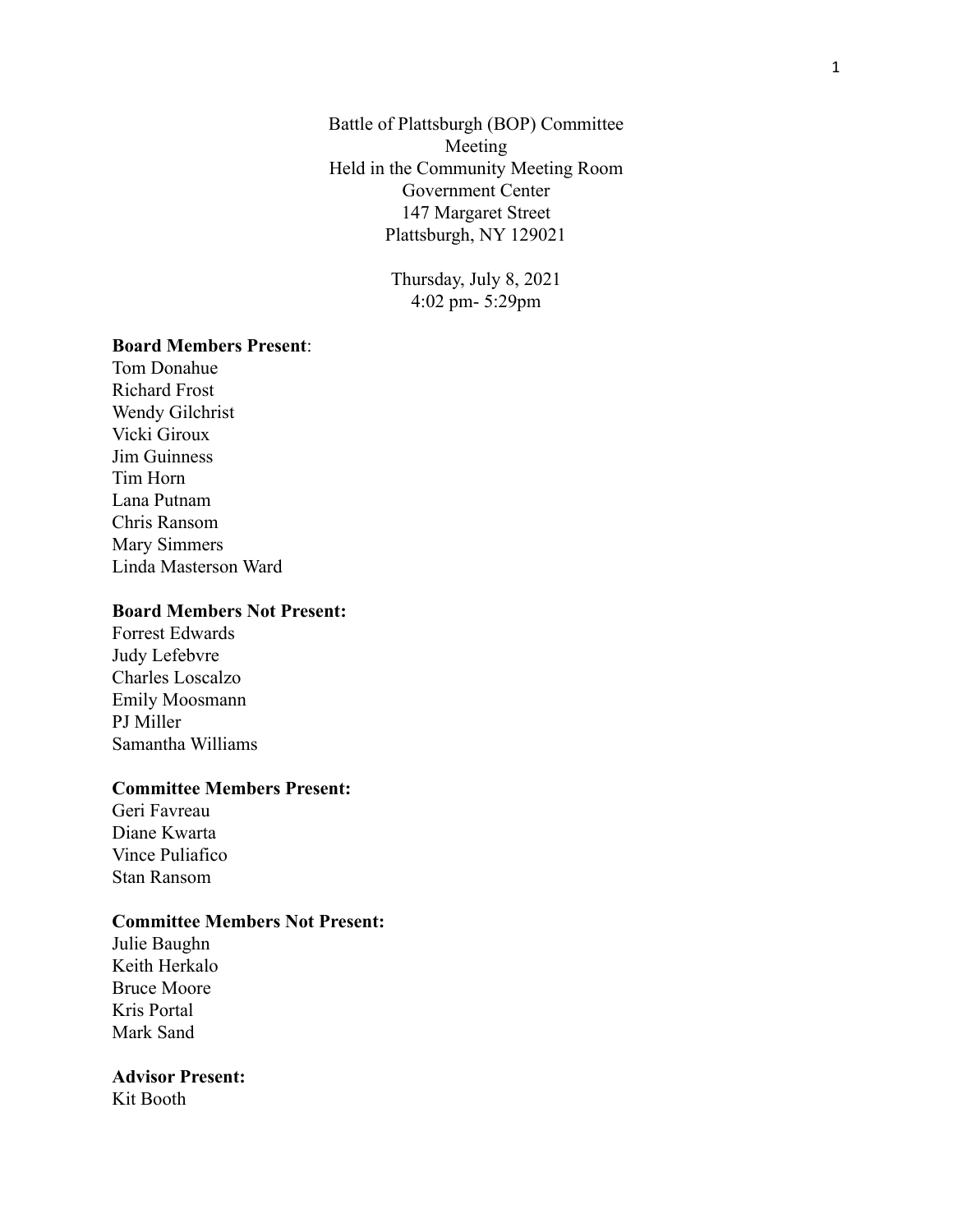## **Advisors Not Present:**

Bruce Carlin Craig Russell Gary VanCour

#### **Welcome and Agenda**

President, Tom Donahue called the meeting of the Battle of Plattsburgh to order at 4:02pm and welcomed everyone. He mentioned that it is now only 2 months until the Commemoration.

## **Parade**

Vicki reported on the Parade. The Grand Marshal position was discussed. Since the Farmers' Market is in a new location, there will need to be a revision to where the Parade stops. There is a need to arrange for parking on only one side of the street. Vicki is working on getting permission to use the parking lot of the Elk's building. Vicki will contact Pauline Stone about the Honor Flight. Sometimes the veterans are in the Parade and then sit to watch the rest of the Parade. The fire works for the 4<sup>th</sup> of July could be seen from downtown. Remember to make no promises about the parade. Please refer anyone who is interested to contact Vicki. Tom is checking on the Emerald Society. Vicki is checking on Norwood. The USS Henley is coming with 20 participants. They are treating this as a reunion for their group. Check with Courtney Meisenheimer about artifacts in City Hall before the USS Henley arrives. Linda Ward said the Irish Dancers are happy to perform whenever and wherever we want them. At the July  $4<sup>th</sup>$  parade there was a lacking flags and music. Woodsman of the World used to provide us flags. Vicki has Canadian flags. Linda thinks that there may be flags in storage. Perhaps Mrs. Pearl may be a contact for an Honor Guard out of Ford Drum? Vicki will ask Tom LeMar to bring his ship replica. Invitations were sent to 39 towns and villages to participate. For the Beat Retreat we will have Norwich and the Sailing Masters.

#### **Entertainment**

Tom asked the Entertainment Committee to meet with him this week to finalize some things. The Entertainment Committee includes Wendy Gilchrist, Linda Ward, Nate Pultorak and Tom Donahue. Thursday is not a good day to meet. Wendy Gilchrist said that Bear Tracks will cost \$1,200, for 3 hours. They are the only group we have a contract with right now. Woods Tea Company would be a nice addition. Musicians can sell their CDs at the Commemoration. If we have a souvenirs booth, CDs could be sold there. Tom has 30 mini jugs of maple syrup that could be sold.

#### **Mall Display**

The Press conference at the mall in front of the Battle of Plattsburgh mural was very successful. Emily Moosmann coordinated the event. To keep in mind: 10:30am and before or up to Wednesday is a good time to have a Press Conference. There was very good coverage in the Press Republican, The Sun and on television.

#### **Valcour Brewing Company Kick Off on Thursday, September 9**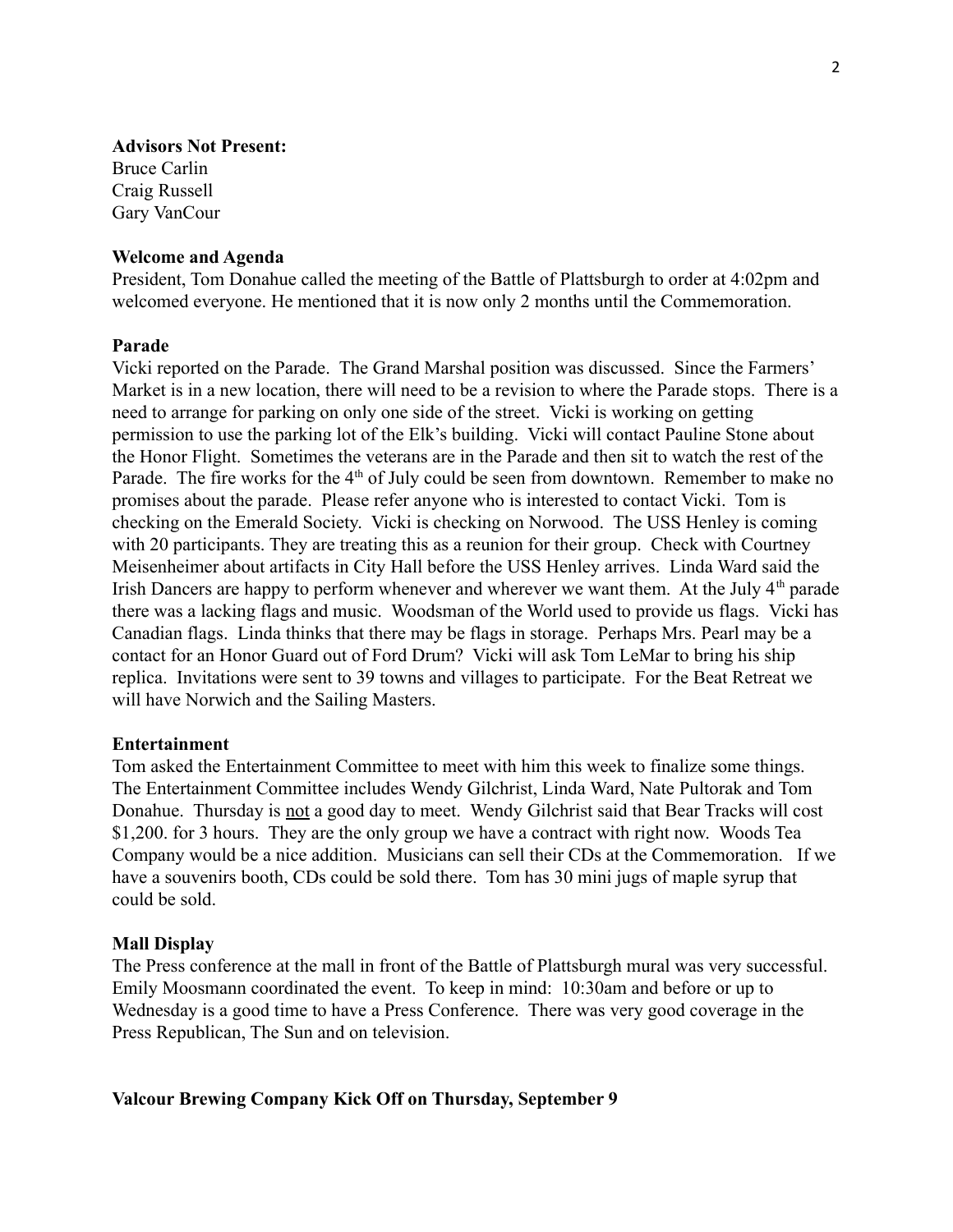Lana described the activities planned for the Valcour Brewing Kick Off. Valcour Brewing will be the "Israel Green Tavern" for Thursday. Children's activities are from 12noon -4 pm. Stan and Chris will provide games. John Rock will be available to answer questions. There will be refreshments provided by McDonalds, Sam's Club, Pepsi. Lana will contact Stewart's for ice cream. There will be displays by the Police Dept., Sherriff's, Fire Department, nurses, EMTs, etc. Lana emailed Tom's invitation letter to area schools and will also contact the home school association.

After the children's' activities there will be activities for adults including a beer tasting and Battle of the Bartenders. Jesse at Oval will have a special brew. There will be music outside the Valcour Brewing Company. "All About the Base" will be one band. They will play for 3 hours. There will be a 60-foot tent. The tent could be moved the next day. There may be a second band, Fulton's Folly. Forrest will ask the tent companies and Cassella about sponsoring tents. A large tent at Valcour costs \$900. It could be use at Valcour and then moved downtown.

## **Clinton County Historical Association (CCHA)**

Geri reported that they plan to be open every day – Thursday through Sunday. They plan a walking tour every day.

They are working with Melissa and George to provide wagon rides. It will cost \$375. for 3 hours. They will need to charge for the rides. Might provide tickets for discount on beer when purchasing a ticket for a wagon ride. Linda mentioned that when we provided horseback riding, the horse owners charged directly.

There will be an unveiling of 3 panels at CCHA.

Geri will contact Bill Arthur to use his cut outs of soldiers. They have 20. Geri plans to use about 3. She will let Bill know that we would like to use all he has and to get in contact with Linda Ward. Linda mentioned that these are best used indoors and need to be attached to something as they do not have stands. Bill is from Chazy.

## **Grants, Fundraising, Budget**

Linda Ward reported on good news on the grant front. Pomeroy Foundation has agreed to support the Battle of Plattsburgh Commemoration. Linda submitted the grant request June 17, 2021, and just learned that for every dollar up to \$10,000. that we raise from this point on, the Pomeroy Foundation will match dollar for dollar. Linda will read all the specifics of the grant tomorrow. We all need to call potential sponsors. Our budget for 2021 is \$58,000. With funds we have already received and pledged we have about \$29,000. (Eric Eaglefeather has pledged to cover the fireworks which cost about \$6,000. McSweeney's has promised \$1,200. Rotary will contribute something. Valcour Brewing will contribute. Cricket will contribute).

Forrest will be contacting all banks that have not sponsored us this year. He will also be following up with Rotary.

## **Publicity**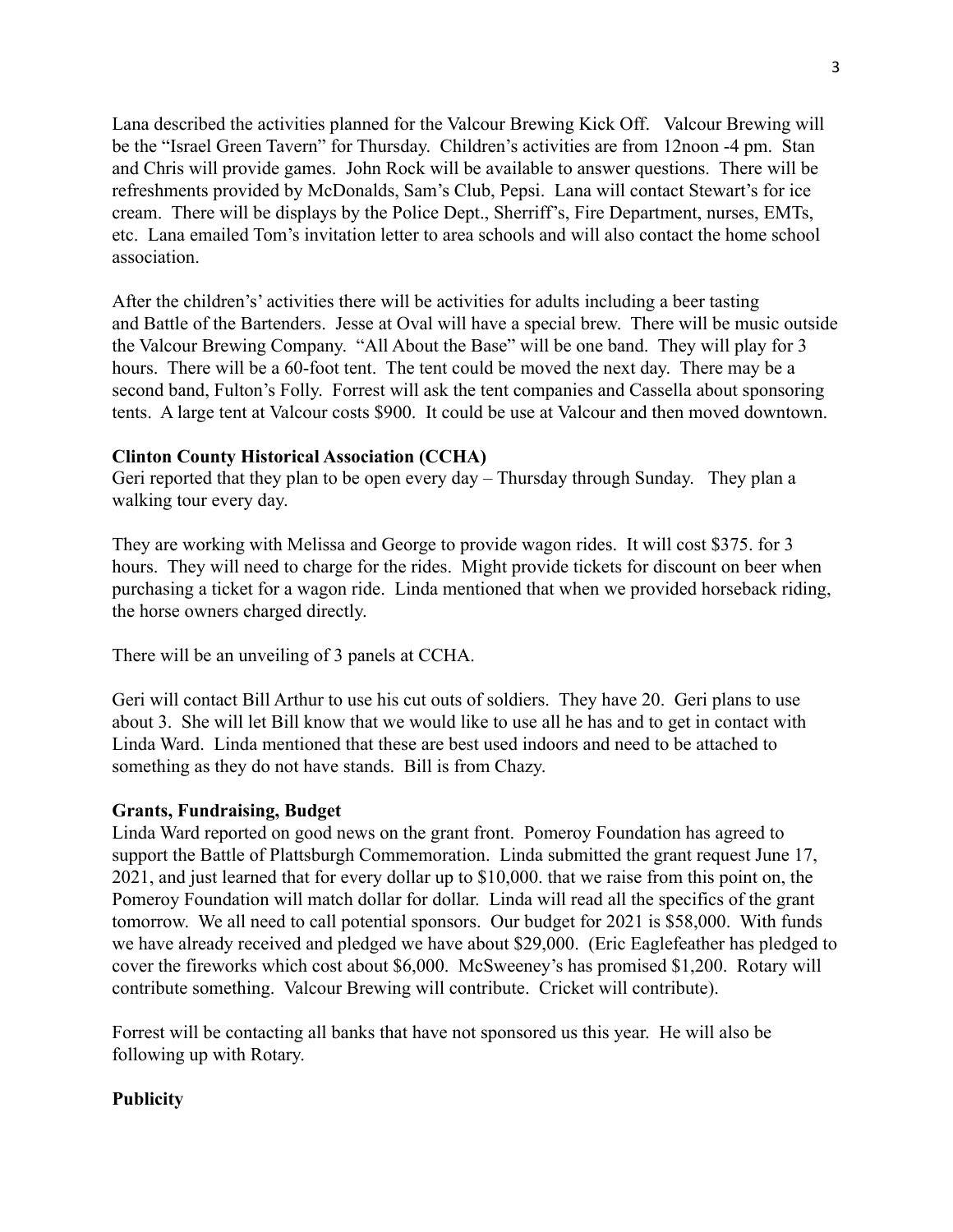Emily Moosmann has arranged so that we can use spaces in the mall to publicize. There is a display space in the Government Center we can use.

### **Sunday Morning**

A fire truck pull is being planned. It might work for Sunday morning. An antique car show might be a draw. Ask Courtney Meisenheimer about the Friday night car show. There is an antique car group in Burlington,

### **Fireworks**

The 4<sup>th</sup> of July Fireworks could be seen from downtown.

### **Posters**

Linda Ward reported that Jodi Brunner gave us a lower rate of \$300. to design our posters.

### **Posters-Contest**

The poster contest was a great success, and 4 winners were chosen. It was done by NYS Art Teachers Association. There were 108 posters submitted. Next year, in addition to the poster contest there may be a Plucky Rooster Contest. Give ideas to Linda Ward.

#### **Buttons**

Linda is checking with Jolly Good for quotes on buttons. Considering ordering 500-750 buttons. We may charge \$5. to \$10. per button this year? Donation containers could be provided for those wanting to donate. Valcour and Busters might give a discount to those with buttons.

## **Raffles**

Raffles such as a 50/50 raffle could be used to raise funds.

## **Commemoration Brochure, Booklet, Program**

What is needed most is a program and map. Linda is talking with Pennysaver, Northeast Printing and The Sun. Logos of sponsors would be included. Ads could be sold.

#### **History Talks**

Rich Frost has talks scheduled for Friday evening (2 talks) and Saturday (3 talks). The talks will each be 25 minutes long. Rich will be the Master of Ceremony for the talks.

The Friday evening talks will be in the nave of Trinity Church from around 5pm to 6:30pm.

The Saturday morning talks will be in the War pf 1812 Museum. They will begin at about  $9.30$ am

#### **Tents**

Forrest will ask Casella and Taylors and Fosters for help funding the tents.

#### **Volunteers**